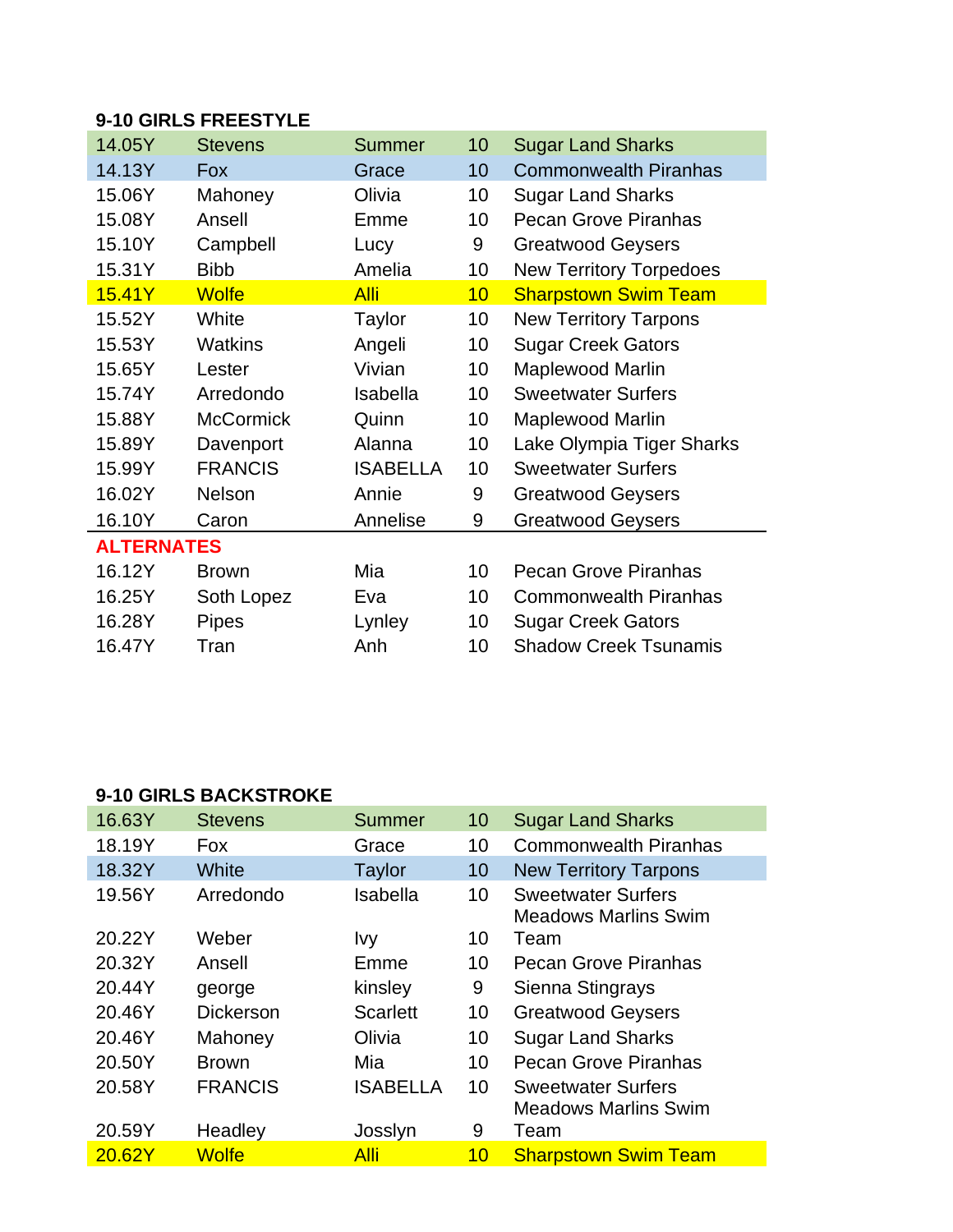| 20.72Y            | Tran           | Anh    | 10 | <b>Shadow Creek Tsunamis</b>   |  |  |
|-------------------|----------------|--------|----|--------------------------------|--|--|
| 20.90Y            | Campbell       | Lucy   | 9  | <b>Greatwood Geysers</b>       |  |  |
| 20.93Y            | <b>Watkins</b> | Angeli | 10 | <b>Sugar Creek Gators</b>      |  |  |
| <b>ALTERNATES</b> |                |        |    |                                |  |  |
| 21.03Y            | Ford           | Ava    | 10 | Sienna Stingrays               |  |  |
| 21.09Y            | Farrell        | Elaine | 9  | <b>Maplewood Marlin</b>        |  |  |
| 21.19Y            | <b>Pipes</b>   | Lynley | 10 | <b>Sugar Creek Gators</b>      |  |  |
| 21.37Y            | <b>Bibb</b>    | Amelia | 10 | <b>New Territory Torpedoes</b> |  |  |

## **9-10 GIRLS BREASTSTROKE**

| 17.34Y            | <b>Stevens</b>   | <b>Summer</b>   | 10              | <b>Sugar Land Sharks</b>       |  |
|-------------------|------------------|-----------------|-----------------|--------------------------------|--|
| 21.65Y            | Mahoney          | Olivia          | 10              | <b>Sugar Land Sharks</b>       |  |
| 21.65Y            | <b>Watkins</b>   | Angeli          | 10              | <b>Sugar Creek Gators</b>      |  |
| 21.96Y            | Ansell           | Emme            | 10              | <b>Pecan Grove Piranhas</b>    |  |
| 22.56Y            | <b>Wolfe</b>     | <b>Alli</b>     | 10              | <b>Sharpstown Swim Team</b>    |  |
| 22.62Y            | White            | <b>Taylor</b>   | 10              | <b>New Territory Tarpons</b>   |  |
| 22.73Y            | Su               | <b>Sherry</b>   | 9               | <b>Commonwealth Piranhas</b>   |  |
| 22.76Y            | Wilson           | Hailey          | 9               | <b>New Territory Tarpons</b>   |  |
| 22.81Y            | Slot             | Juliana         | 10              | Sienna Stingrays               |  |
| 22.84Y            | Zelaya           | Isabella        | 10 <sup>°</sup> | <b>Pecan Grove Piranhas</b>    |  |
| 22.91Y            | <b>Fox</b>       | Grace           | 10              | <b>Commonwealth Piranhas</b>   |  |
| 23.16Y            | <b>Dickerson</b> | <b>Scarlett</b> | 10              | <b>Greatwood Geysers</b>       |  |
| 23.28Y            | Du               | Emma            | 10              | <b>Sugar Land Sharks</b>       |  |
| 23.31Y            | <b>McCormick</b> | Quinn           | 10              | <b>Maplewood Marlin</b>        |  |
| 23.34Y            | Tran             | Anh             | 10              | <b>Shadow Creek Tsunamis</b>   |  |
| 23.40Y            | Hajdik           | Jenna           | 9               | <b>Pecan Grove Piranhas</b>    |  |
| <b>ALTERNATES</b> |                  |                 |                 |                                |  |
| 23.41Y            | Fossum           | Sydney          | 10              | <b>Pecan Grove Piranhas</b>    |  |
| 23.69Y            | <b>Brown</b>     | Mia             | 10              | Pecan Grove Piranhas           |  |
| 23.77Y            | <b>Bibb</b>      | Amelia          | 10              | <b>New Territory Torpedoes</b> |  |

## **9-10 GIRLS BUTTERFLY**

| 15.71Y | <b>Stevens</b>   | Summer | $10 -$ | <b>Sugar Land Sharks</b>     |
|--------|------------------|--------|--------|------------------------------|
| 16.56Y | Fox.             | Grace  | $10 -$ | <b>Commonwealth Piranhas</b> |
| 17.06Y | Mahoney          | Olivia |        | 10 Sugar Land Sharks         |
| 17.32Y | <b>McCormick</b> | Quinn  | 10     | Maplewood Marlin             |